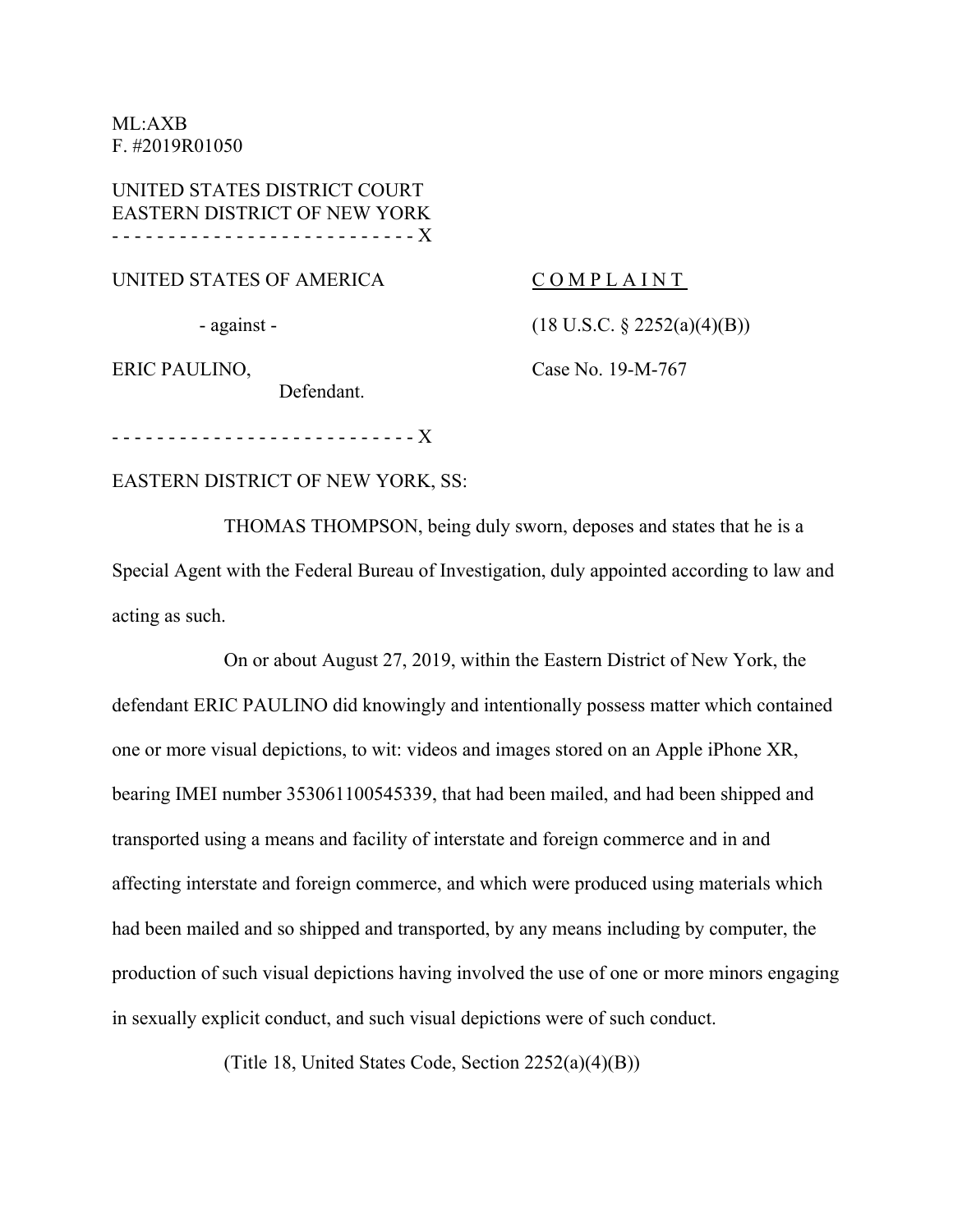The source of your deponent's information and the grounds for his belief are as follows: $<sup>1</sup>$ </sup>

1. I am a Special Agent with the Federal Bureau of Investigation ("FBI") and have been involved in the investigation of numerous cases involving the sexual exploitation of children. I am familiar with the facts and circumstances set forth below from my participation in the investigation; my review of the investigative file, including the defendant's criminal history record; and from reports of other law enforcement officers involved in the investigation.

2. On August 27, 2019, agents with the FBI's Violent Crimes Against Children Task Force executed a judicially-authorized warrant to search the premises known and described as 6343 Bunnecke Ct., Second Floor, Queens, New York 11385 (the "Premises"), and electronic devices found therein.<sup>2</sup> Previously, the FBI had developed information that the defendant ERIC PAULINO, using an online alias, had used the mobile payment service Venmo to make purchases from a known purveyor of child pornography.

3. Agents executing the above-described search warrant encountered PAULINO at the Premises, at which time PAULINO made voluntary statements to the agents. PAULINO stated, in substance and in part, that he has downloaded and traded child

<sup>&</sup>lt;u>1</u>  $B_1$  Because the purpose of this Complaint is to set forth only those facts necessary to establish probable cause to arrest, I have not described all the relevant facts and circumstances of which I am aware.

<sup>2</sup> On August 21, 2019, United States Magistrate Judge Steven L. Tiscione issued a warrant authorizing the government to search the Premises for evidence, fruits and instrumentalities of violations of Title 18, United States Code, Sections 2252 and 2252A (possession, receipt and distribution of child pornography). See 19-MC-2146.